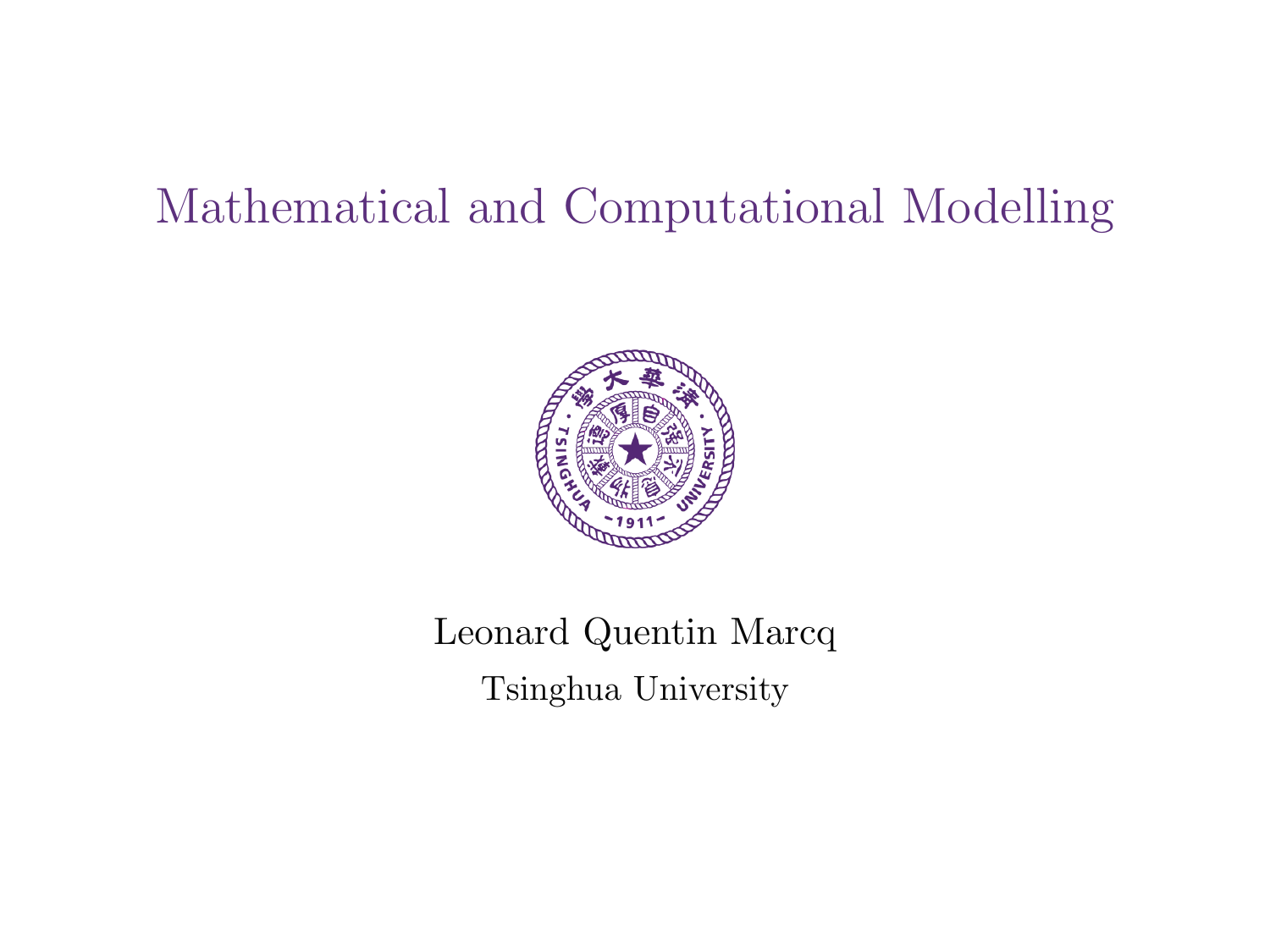#### [Text](#page-2-0) [Welcome](#page-3-0)

### [Equations](#page-4-0) [Example](#page-5-0)

#### [Code](#page-7-0) [Example](#page-8-0)

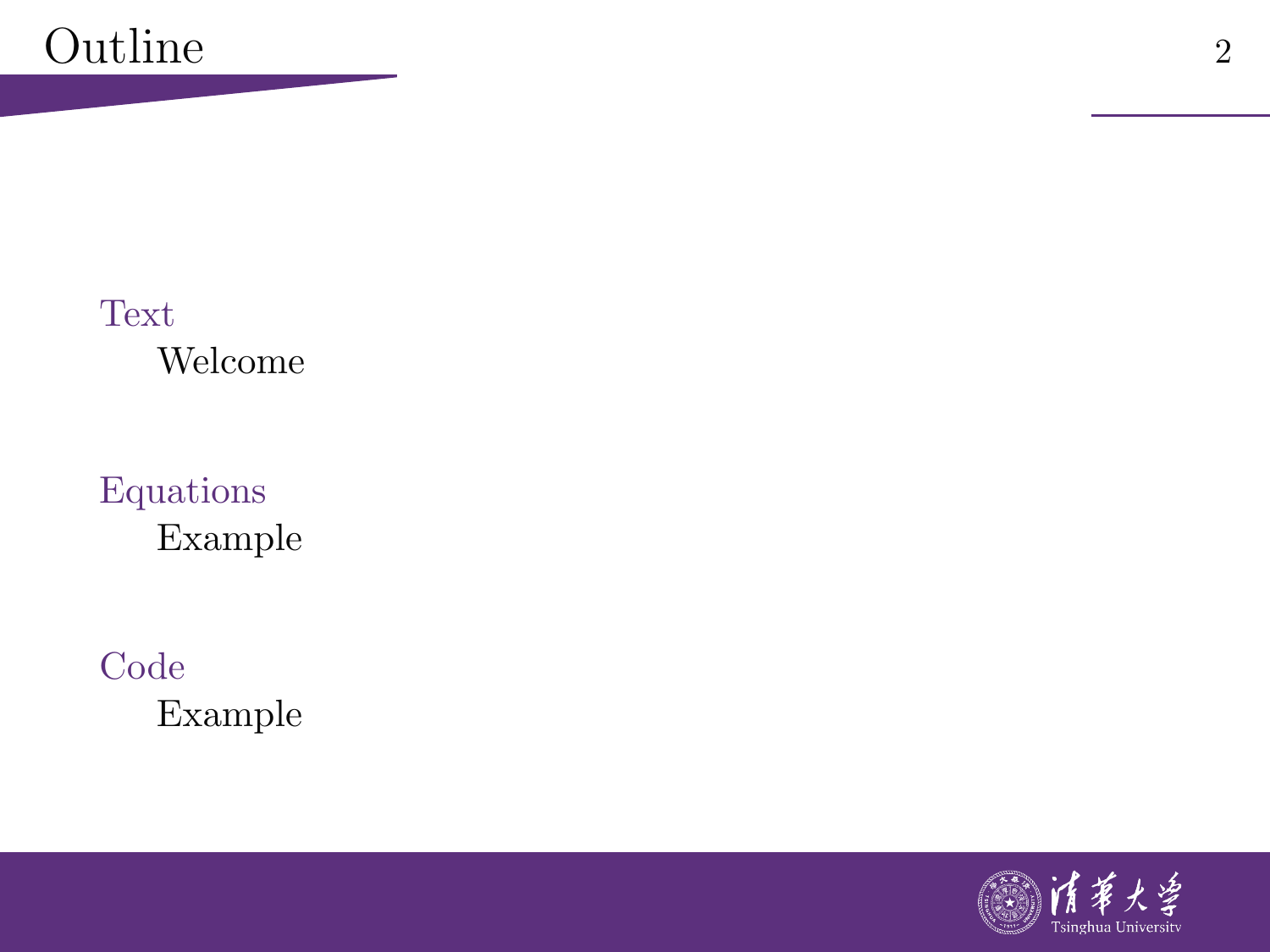# <span id="page-2-0"></span>Text

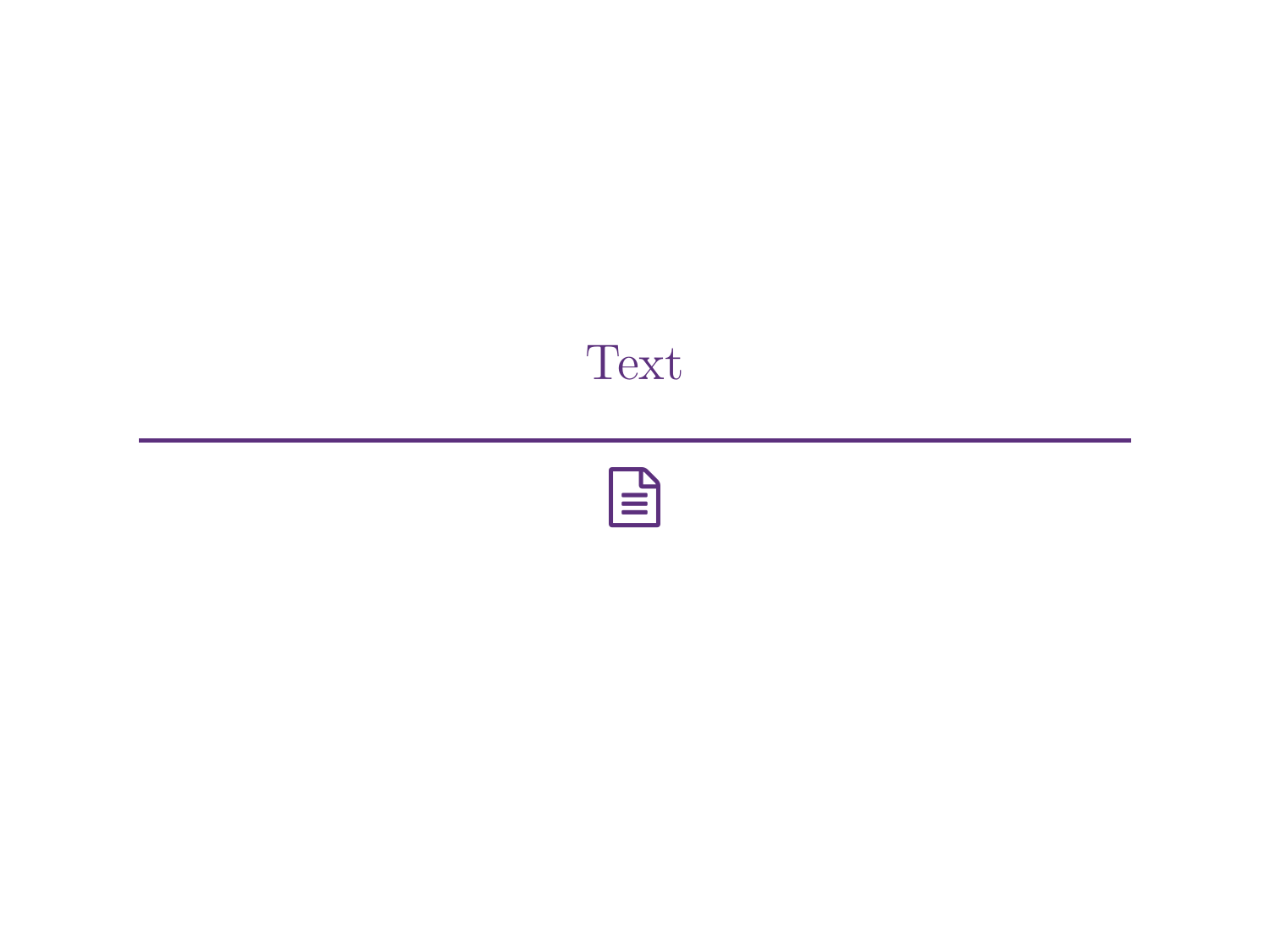<span id="page-3-0"></span>This Tsinghua-themed template is derived from the OxPav template made by Clara Eleonore Pavillet  $\Omega$  for Oxford University.

- 1. Simple
- 2. Clean
- 3. Tsinghua University Colours

## Enjoy!  $\odot$

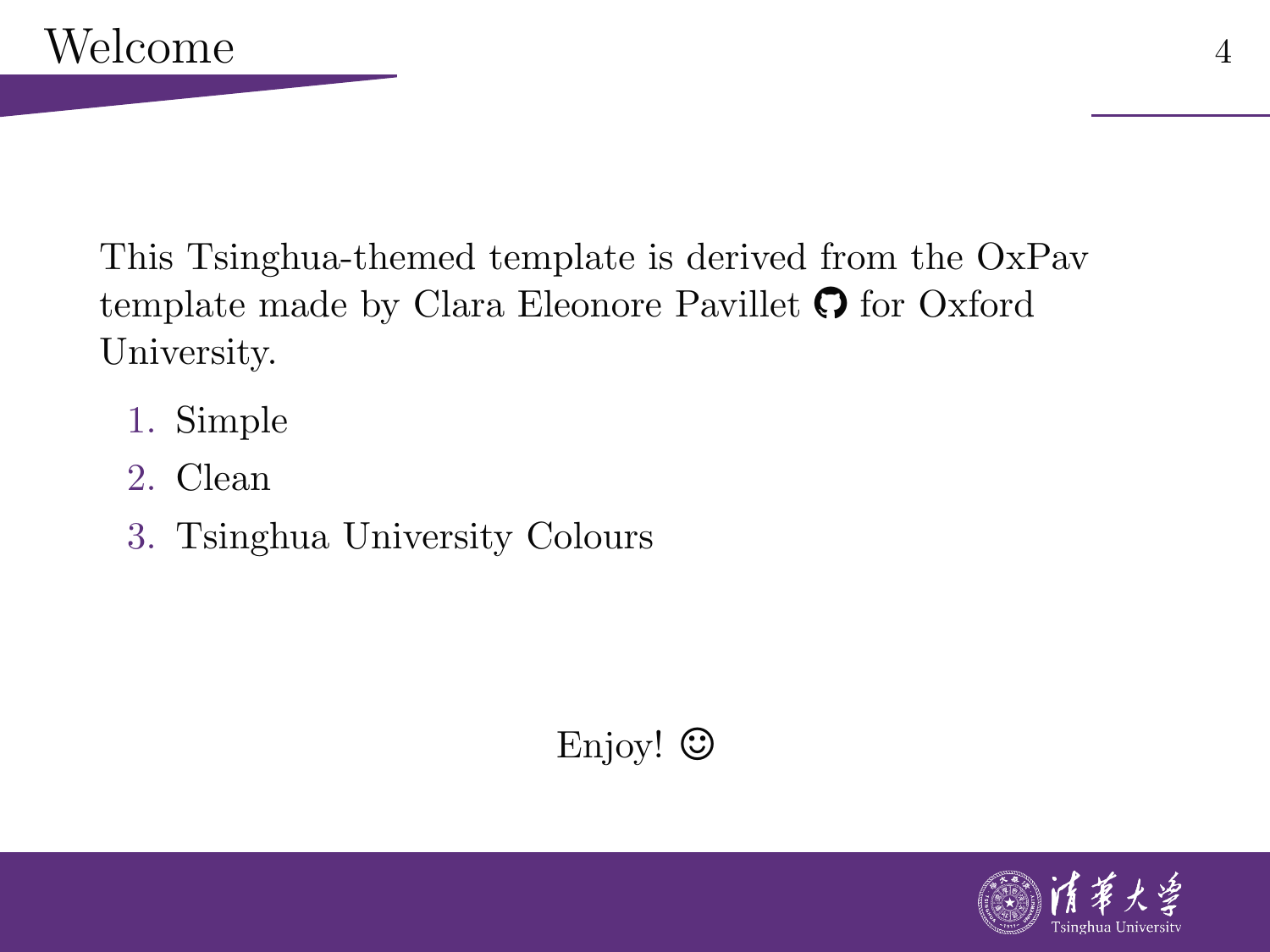# <span id="page-4-0"></span>Equations

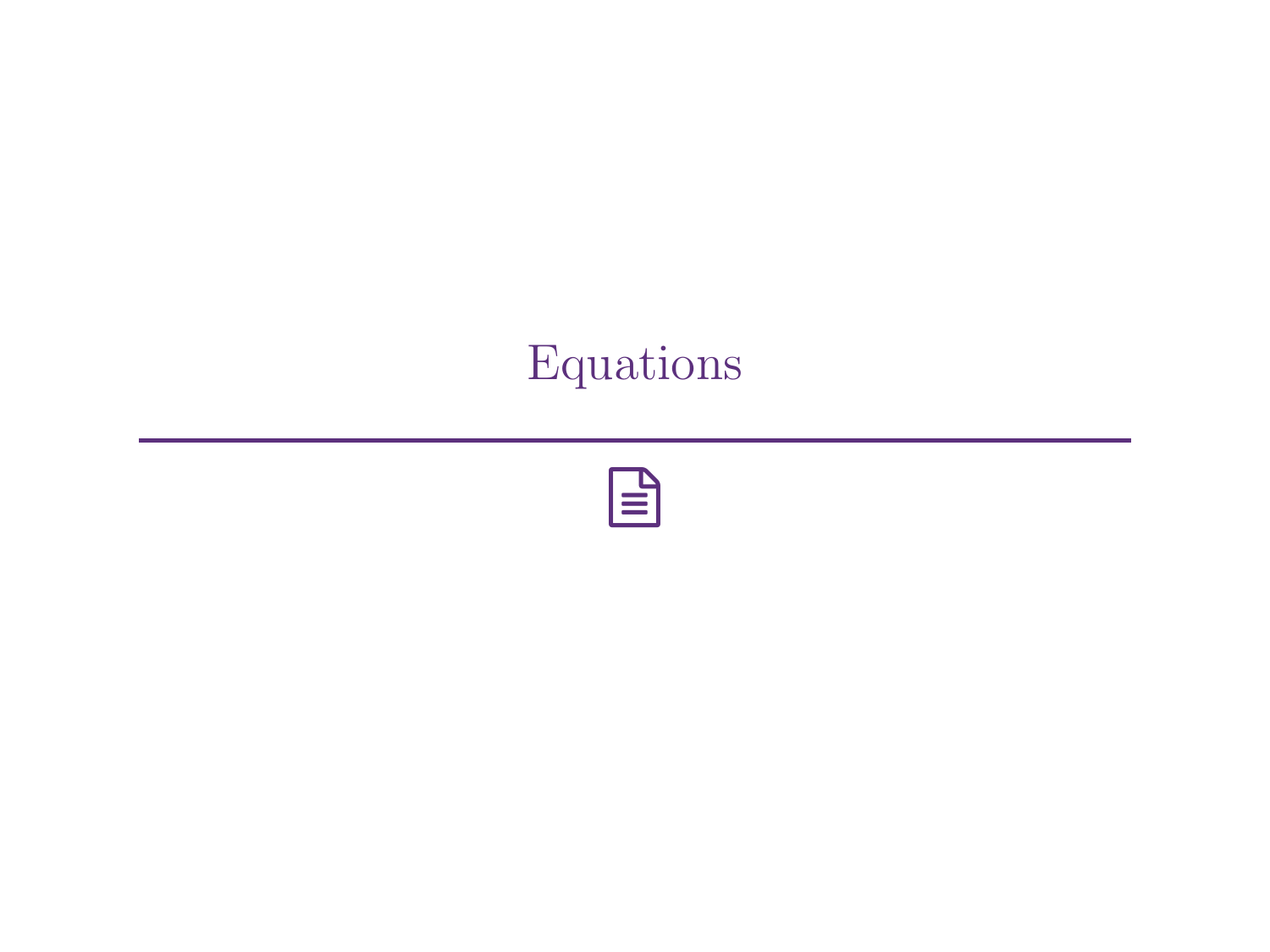<span id="page-5-0"></span>Let 
$$
p(x) = \mathcal{N}(\mu_1, \sigma^2_1)
$$
 and  $q(x) = \mathcal{N}(\mu_2, \sigma^2_2)$ :

$$
\mathcal{N} = \frac{1}{\sigma\sqrt{2\pi}} e^{-\frac{(x-\mu)^2}{2\sigma^2}}
$$
(1)

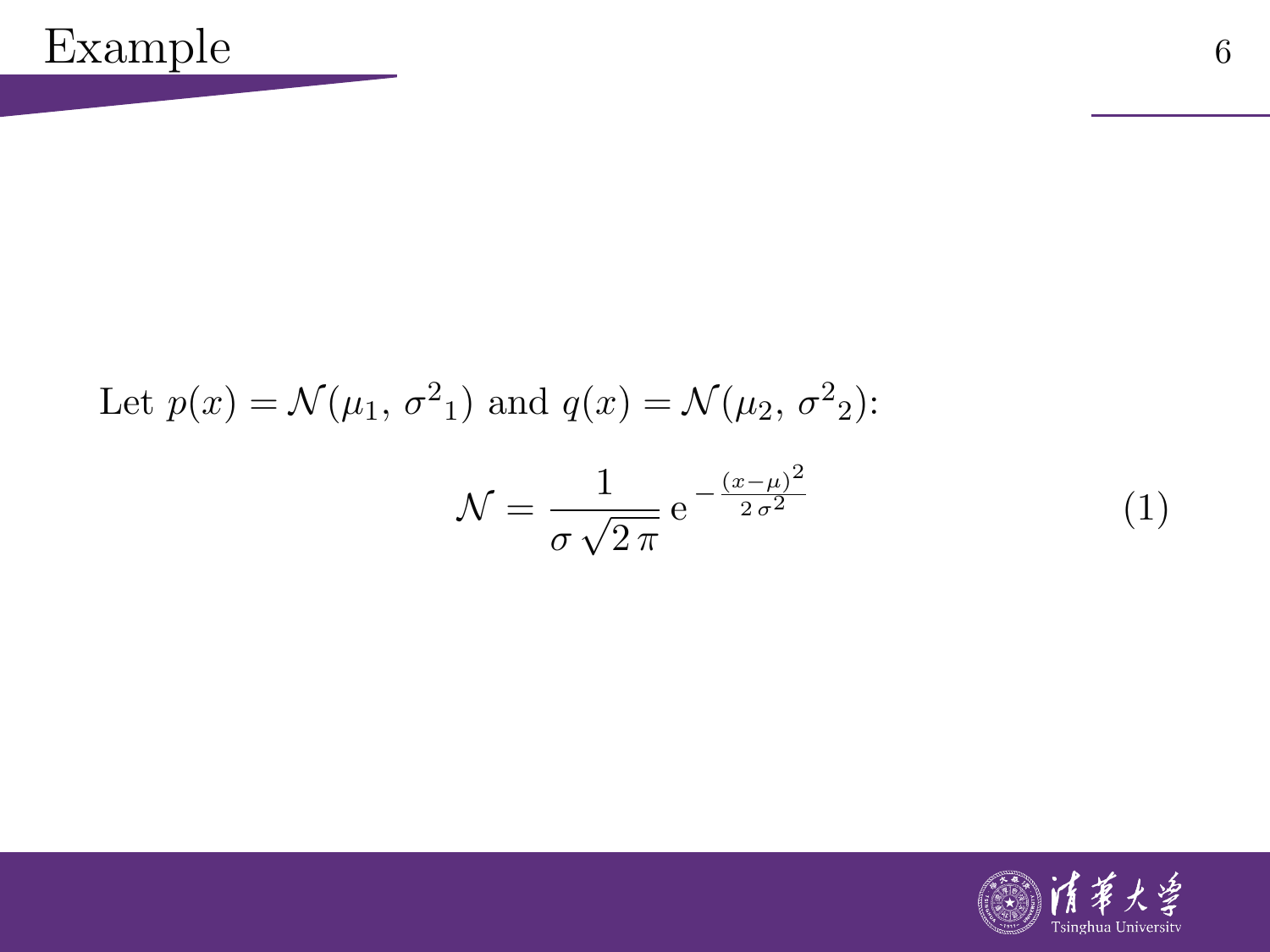#### Kullback-Leibler divergence for continuous probabilities:

$$
D(p,q) = \int p(x) \log \frac{p(x)}{q(x)} dx
$$
  
= 
$$
\int p(x) \ln p(x) dx - \int p(x) \ln q(x) dx
$$
  
= 
$$
\frac{1}{2} \ln (2 \pi \sigma_2^2) + \frac{\sigma_1^2 + (\mu_1 - \mu_2)^2}{2 \sigma_2^2} - \frac{1}{2} (1 + \ln 2 \pi \sigma_1^2)
$$
  
= 
$$
\ln \frac{\sigma_2}{\sigma_1} + \frac{\sigma_1^2 + (\mu_1 - \mu_2)^2}{2 \sigma_2^2} - \frac{1}{2}
$$

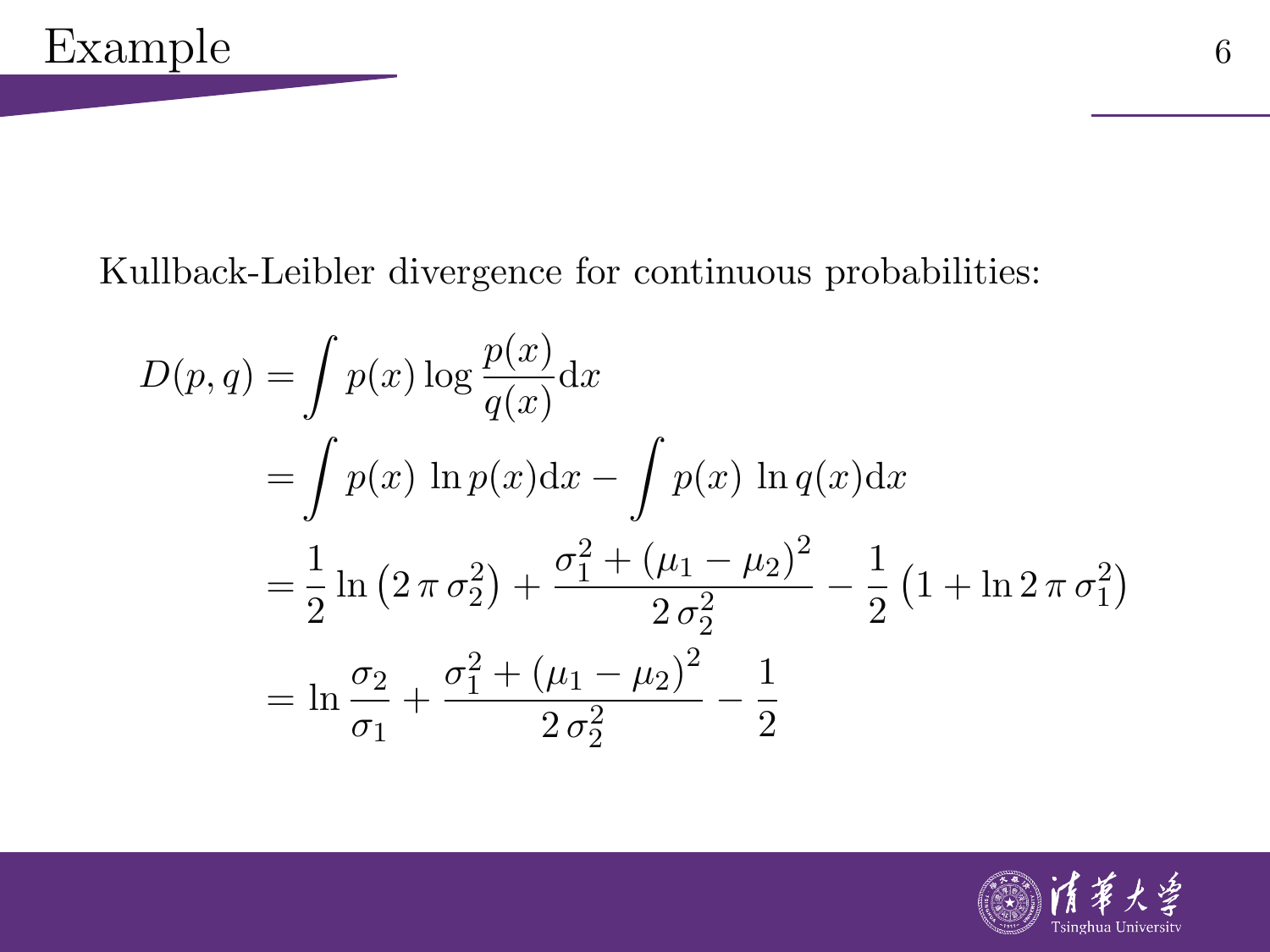# <span id="page-7-0"></span>[Code](#page-7-0)